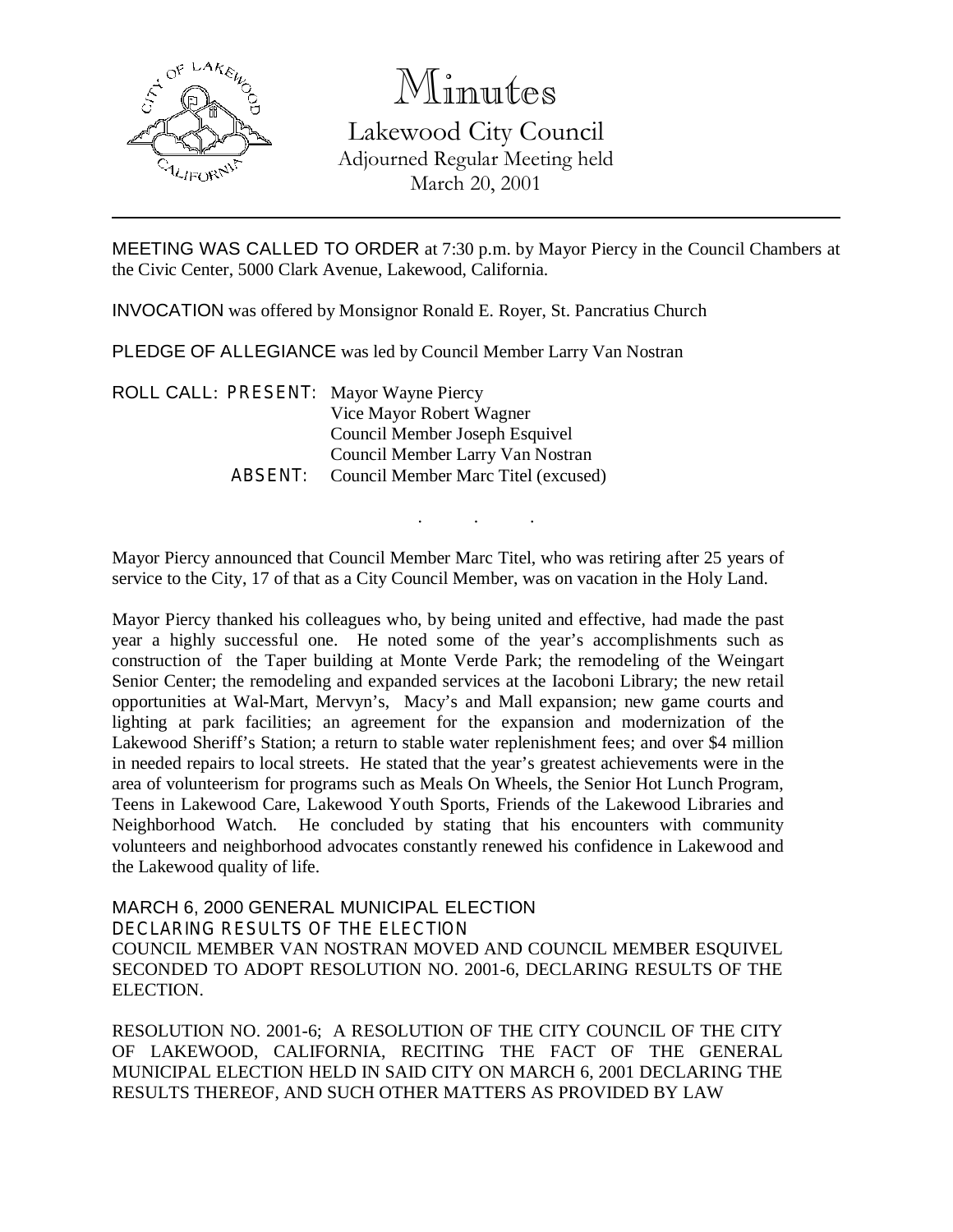City Council Minutes March 20, 2001 Page 2

# MARCH 6, 2000 GENERAL MUNICIPAL ELECTION - Continued UPON ROLL CALL VOTE, THE MOTION WAS APPROVED:

AYES: COUNCIL MEMBERS: Van Nostran, Esquivel, Wagner and Piercy NAYS: COUNCIL MEMBERS: None ABSENT: COUNCIL MEMBERS: Titel

#### ADMINISTRATION OF THE OATH OF OFFICE

The City Clerk administered the Oath of Office to Council Members-elect Wayne Piercy, Todd Rogers and Robert Wagner. Each Council Member signed his oath and was presented with a Certificate of Election.

Council Member Rogers introduced his wife, Sally, and other family members present in the audience. He noted that over the last five years, he had been working toward the formation of a Lakewood school district and that he wanted to express his appreciation to those people who had also supported him in the Council race.

#### REORGANIZATION OF THE CITY COUNCIL

Mayor Piercy announced that nominations would be taken for the office of Mayor for 2001- 2002.

Council Member Van Nostran stated it was his pleasure to nominate Bob Wagner for Mayor. He characterized Mr. Wagner as a bulldog - a tough competitor and advocate for the City and its residents at both the State and Federal levels. He noted Mr. Wagner's many years of service and commitment to working through tough issues like solid waste, LACDA flood control/flood insurance and school reorganization.

## COUNCIL MEMBER VAN NOSTRAN MOVED AND COUNCIL MEMBER ROGERS SECONDED TO NOMINATE ROBERT WAGNER FOR THE POSITION OF MAYOR. UPON ROLL CALL VOTE, THE MOTION WAS APPROVED:

AYES: COUNCIL MEMBERS: Van Nostran, Esquivel, Rogers, Wagner and Piercy NAYS: COUNCIL MEMBERS: None

Mayor Wagner acknowledged the support of his family and friends, especially his wife, Micki. He stated that beginning a fifth term as Mayor meant that he was well aware of the demands of the position. He outlined seven primary issues he saw as priorities for the coming year, such as energy supply and conservation; economic development; local government financing; public safety; neighborhood preservation; school district formation and the completion of the LACDA Project. He concluded by stating that although the year ahead included challenges like the energy crisis and an uncertain economy, there were also positive things ahead like the expansion of the Sheriff's Station and the reopening of Monte Verde Park.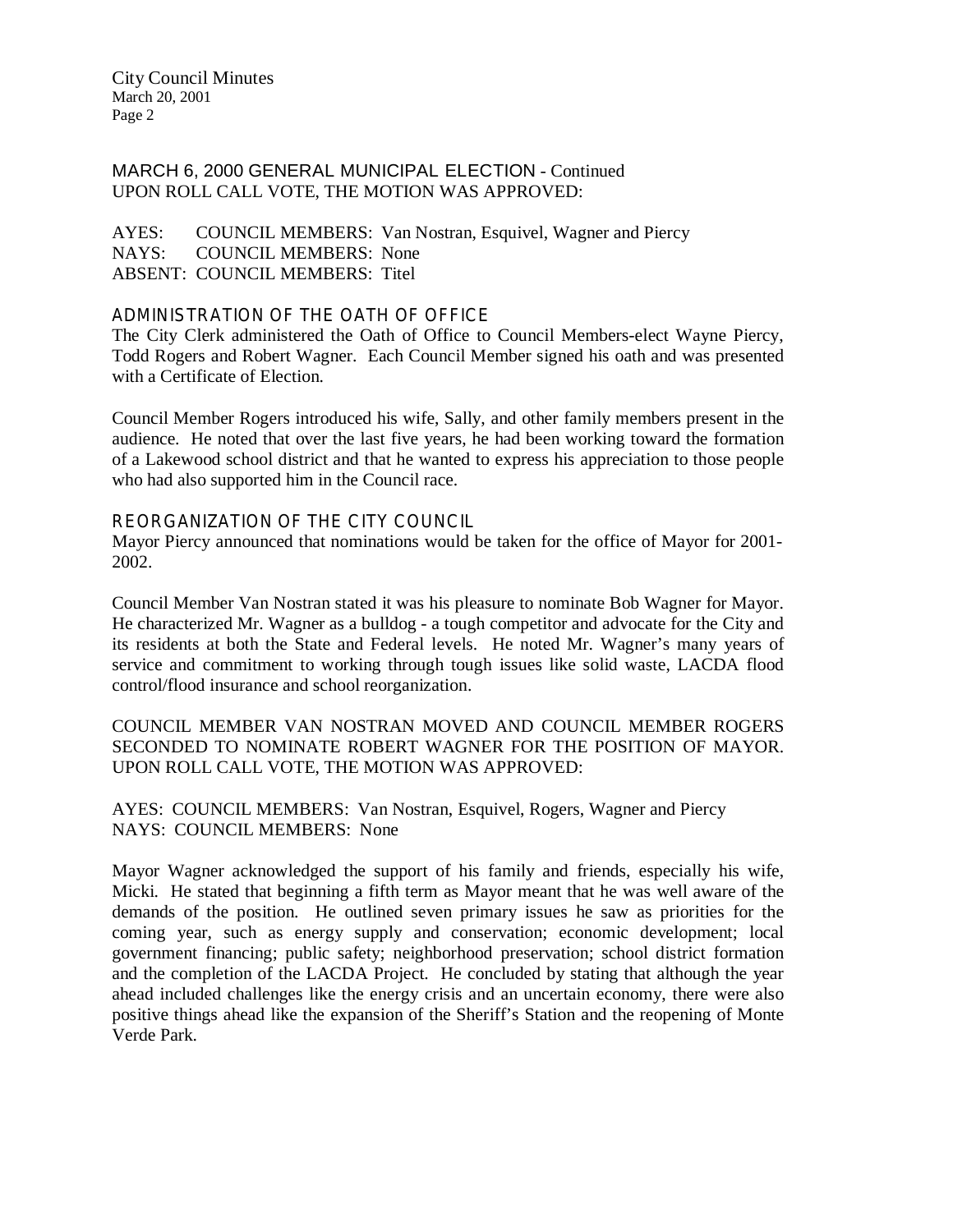City Council Minutes March 20, 2001 Page 3

### REORGANIZATION OF THE CITY COUNCIL - Continued

Mayor Wagner presented outgoing Mayor Piercy with a plaque and scrapbook commemorating his year of service as Mayor. Mayor Wagner also presented Mrs. Pat Piercy with a bouquet of flowers in recognition of her support for her husband and the many demands made on their time during his year as mayor.

Council Member Piercy stated it was his pleasure to nominate Larry Van Nostran for the position of Vice Mayor. He briefly cited Mr. Van Nostran's excellent qualifications for leadership, having previously served as Mayor six times and as Board President for the California Joint Powers Insurance Authority.

COUNCIL MEMBER PIERCY MOVED AND COUNCIL MEMBER ROGERS SECONDED TO NOMINATE LARRY VAN NOSTRAN TO SERVE AS VICE MAYOR. UPON ROLL CALL VOTE, THE MOTION WAS APPROVED:

AYES: COUNCIL MEMBERS: Esquivel, Piercy, Van Nostran, Rogers and Wagner NAYS: COUNCIL MEMBERS: None

## ANNOUNCEMENTS AND PRESENTATIONS:

Mayor Wagner announced that a reception had been held prior to the Council meeting to honor Bill Zastrow, former Central Basin Municipal Water District Board Member; Linda Gahan, retiring librarian for the Nye Library; and new Assistant Fire Chief Paul Schuster.

. . .

. . .

#### ROUTINE ITEMS:

COUNCIL MEMBER ROGERS MOVED AND COUNCIL MEMBER ESQUIVEL SECONDED TO APPROVE ROUTINE ITEMS 1 AND 2.

- RI-1 Approval of Personnel Transactions
- RI-2 Approval of Registers of Demands dated March 1, and March 8, 2001

UPON ROLL CALL VOTE, THE MOTION WAS APPROVED:

AYES: COUNCIL MEMBERS: Esquivel, Piercy, Van Nostran, Rogers and Wagner NAYS: COUNCIL MEMBERS: None

. . .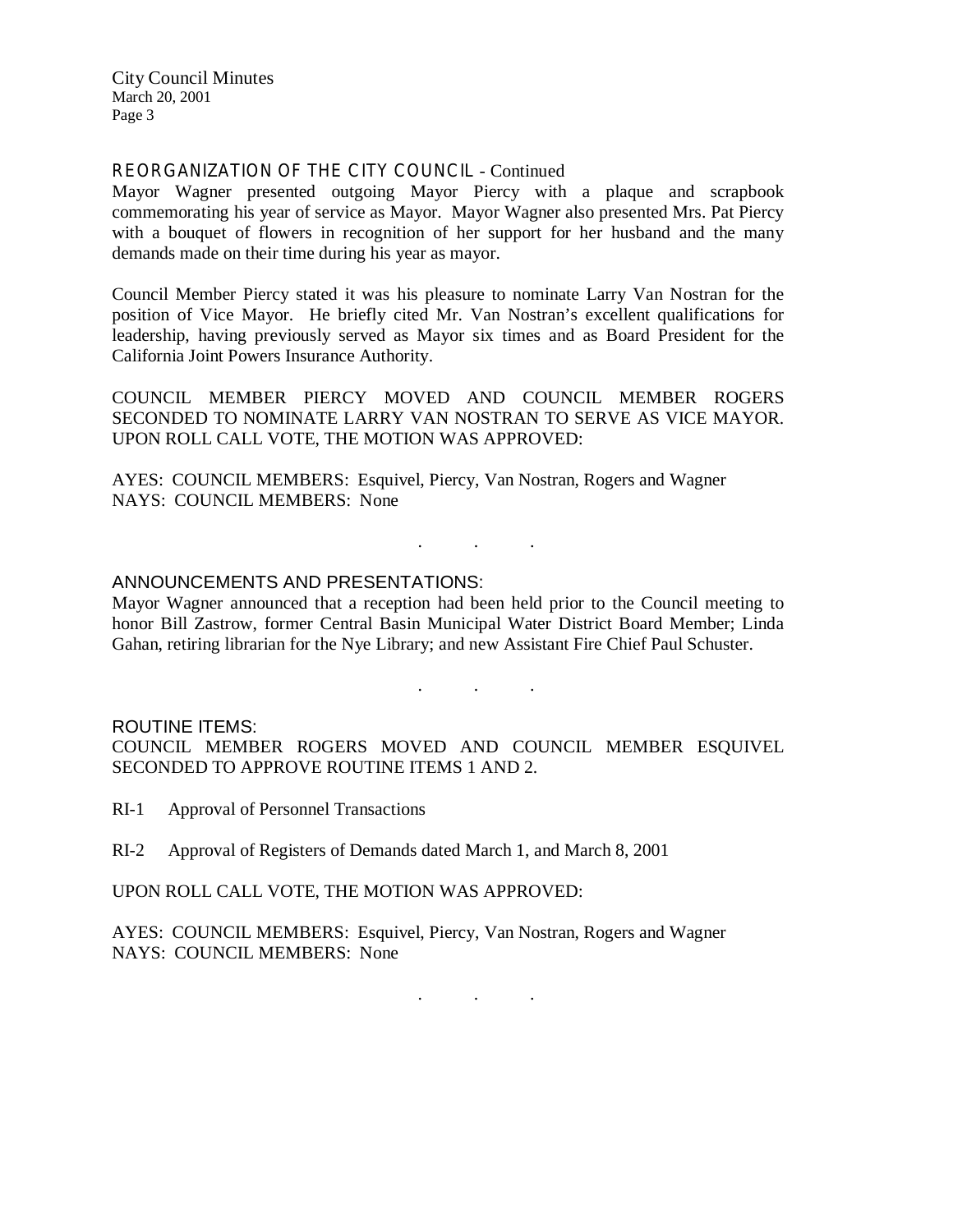## 2.1 • ADOPTION OF SIGNATURE RESOLUTIONS

Mayor Wagner announced that these items were procedurally necessary due to the mayoral transition.

VICE MAYOR VAN NOSTRAN MOVED AND COUNCIL MEMBER PIERCY SECONDED TO ADOPT RESOLUTIONS NO. 2001-7 THROUGH 2001-9.

RESOLUTION NO. 2001-7; A RESOLUTION OF THE CITY COUNCIL OF THE CITY OF LAKEWOOD AUTHORIZING THE CITY TREASURER TO DEPOSIT FUNDS FOR SAFEKEEPING AND INVESTMENT AND AUTHORIZING WITHDRAWAL OF FUNDS FROM DEPOSITORIES

RESOLUTION NO. 2001-8; A RESOLUTION OF THE CITY COUNCIL OF THE CITY OF LAKEWOOD AUTHORIZING THE USE OF THE FACSIMILE SIGNATURE OF ROBERT G. WAGNER, MAYOR, IN THE EXECUTION OF PUBLIC SECURITIES AND INSTRUMENTS OF PAYMENT

RESOLUTION NO. 2001-9; A RESOLUTION OF THE CITY COUNCIL OF THE CITY OF LAKEWOOD AUTHORIZING THE USE OF THE FACSIMILE SIGNATURE OF , MAYOR PRO TEM, IN THE EXECUTION OF PUBLIC SECURITIES AND INSTRUMENTS OF PAYMENT

UPON ROLL CALL VOTE, THE MOTION WAS APPROVED:

AYES: COUNCIL MEMBERS: Esquivel, Piercy, Van Nostran, Rogers and Wagner NAYS: COUNCIL MEMBERS: None

At 8:16 p.m., the Regular Meeting of the City Council was recessed for the Meeting of the Lakewood Redevelopment Agency. At 8:17 p.m., the City Council Meeting was reconvened.

. . .

. . .

#### ORAL COMMUNICATIONS:

Craig Chambers spoke regarding the need for a Lakewood school district and the lack of student recognition by Long Beach Unified School District.

Robert Clayton expressed appreciation for the City Council's ability to work cohesively and cited their representation of the community at large, rather than through council districts, as one of the secrets to their success.

. . .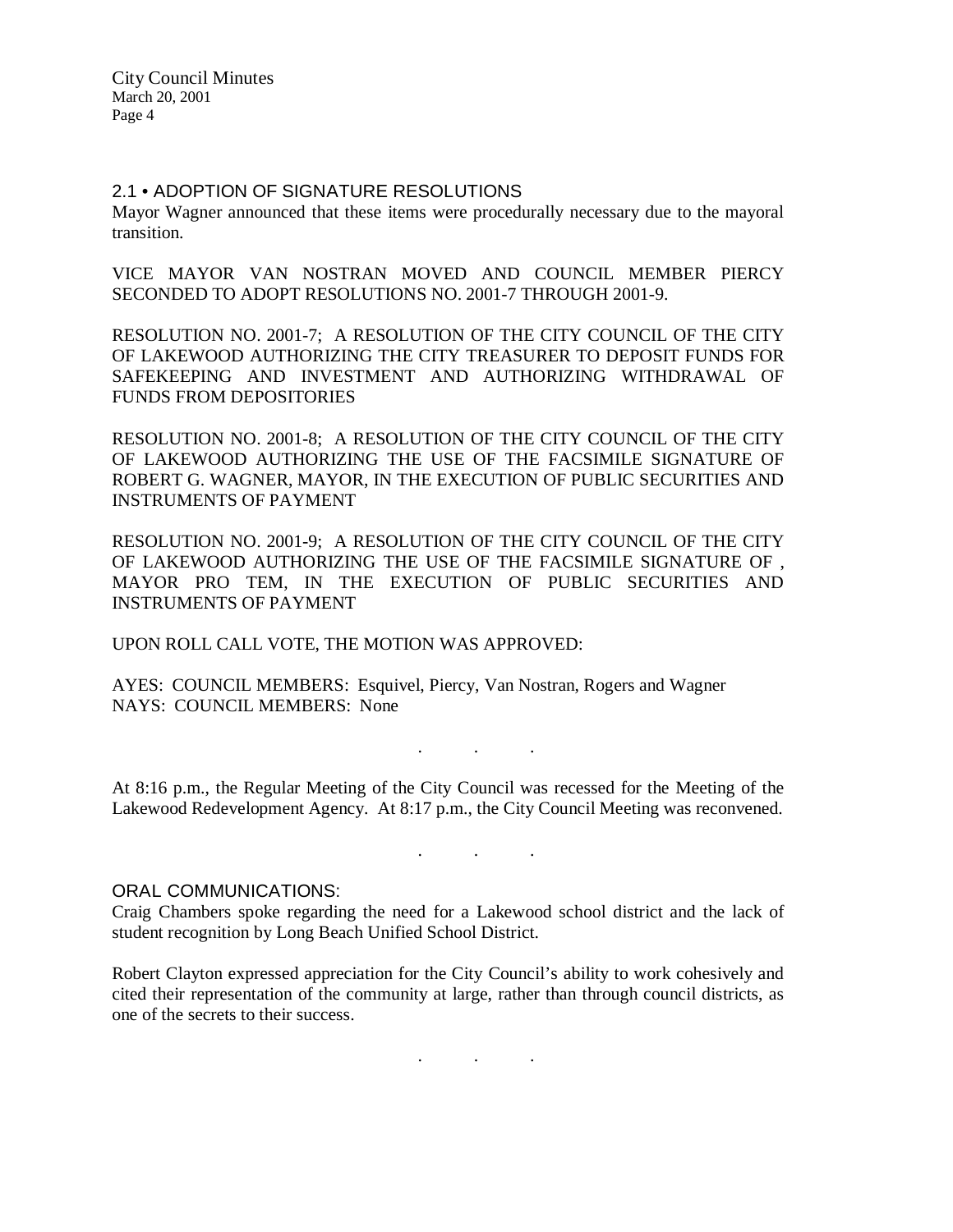City Council Minutes March 20, 2001 Page 5

# ADJOURNMENT

There being no further business to be brought before the City Council, Mayor Wagner adjourned the meeting at 8:26 p.m.

Respectfully submitted,

Denise R. Hayward, CMC City Clerk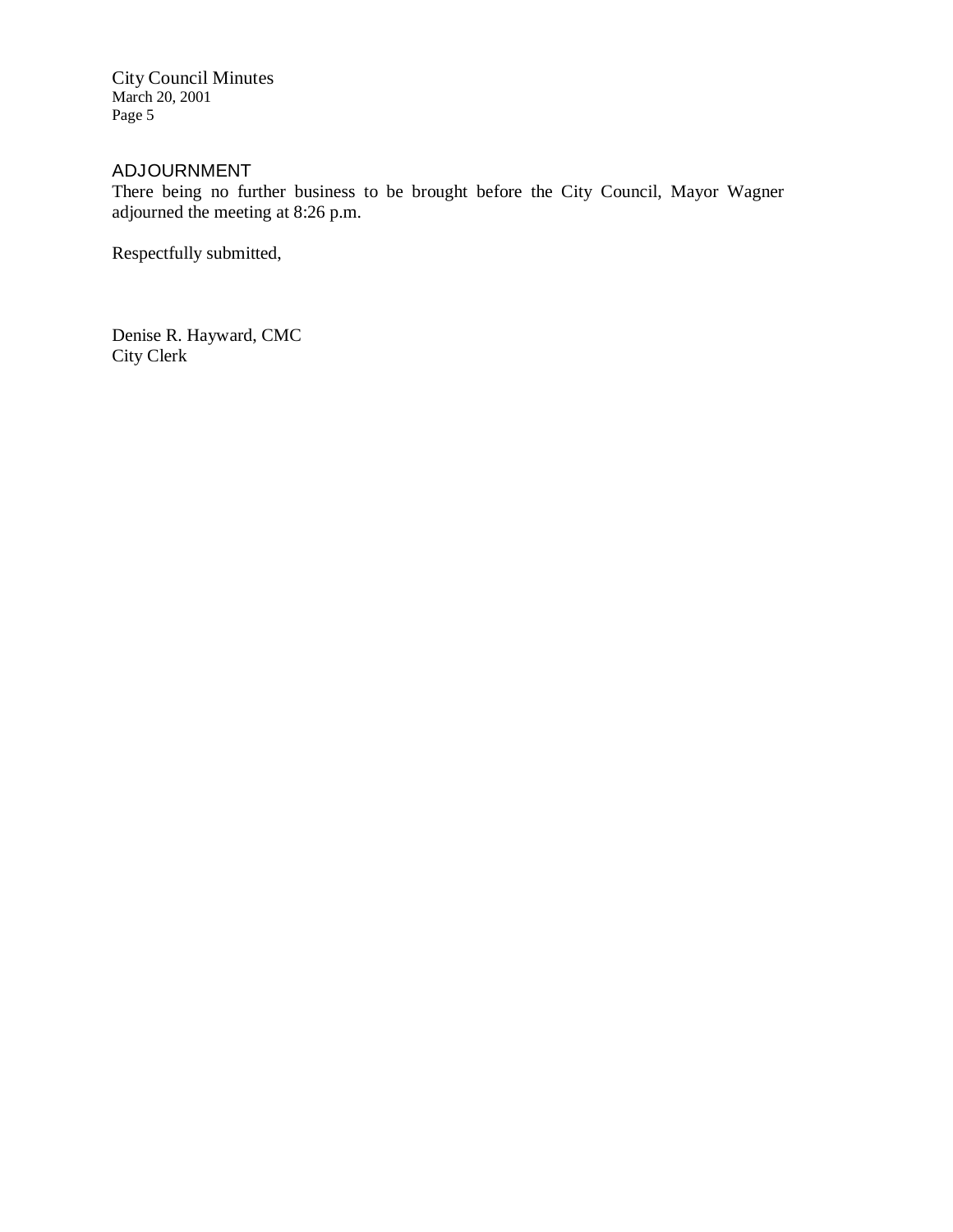# CITY CLERK'S CLERK'S CERTIFICATE OF CANVASS

l, Denise R. Hayward, City Clerk of the City of Lakewood, County of Los Angeles, State of California, duly authorized by Resolution No. 2000-77,<br>In the child of the City Clerk of the City of Lakewood, County of Los Angeles adopted by the City Council of said City on the 24th day of October, 2000, do hereby certify that <sup>I</sup> have canvassed the returns of the regular municipal election held in said City on the 6th day of March, 2001, and find that the number of votes given at each precinct and the number of votes given in the City to persons voted for the Office of Member of the City Council for which said persons were candidates were as follows:

| <b>County Precincts</b>   | 1/7/30 | 3/8  | 4/9/10 | 12/13/85 | 15/16/21 | 19/82 | 20/25 | 23/27/28 | 31/32 |
|---------------------------|--------|------|--------|----------|----------|-------|-------|----------|-------|
| <b>Lakewood Precincts</b> | 1      | 3    | 4      | 12       | 15       | 19    | 20    | 23       | 31    |
| <b>Registered Voters</b>  | 2627   | 1522 | 2637   | 2143     | 2160     | 1431  | 1904  | 2035     | 1500  |
| Voter turnout             | 10%    | 9%   | 10%    | 8%       | 11%      | 11%   | 7%    | 15%      | 8%    |
| <b>Ballots cast</b>       | 267    | 139  | 255    | 169      | 231      | 152   | 141   | 298      | 118   |
| Diane DuBois              | 93     | 68   | 131    | 88       | 85       | 69    | 61    | 148      | 51    |
| Marty Schuster            | 64     | 42   | 61     | 46       | 66       | 49    | 37    | 117      | 18    |
| Wayne Piercy              | 201    | 95   | 188    | 132      | 168      | 100   | 113   | 209      | 73    |
| Robert G. Wagner          | 165    | 75   | 169    | 104      | 159      | 94    | 101   | 158      | 89    |
| <b>Todd Rogers</b>        | 184    | 79   | 123    | 91       | 144      | 82    | 83    | 175      | 88    |
| <b>Total Votes</b>        | 707    | 359  | 672    | 461      | 622      | 394   | 395   | 807      | 319   |

EXHIBIT A"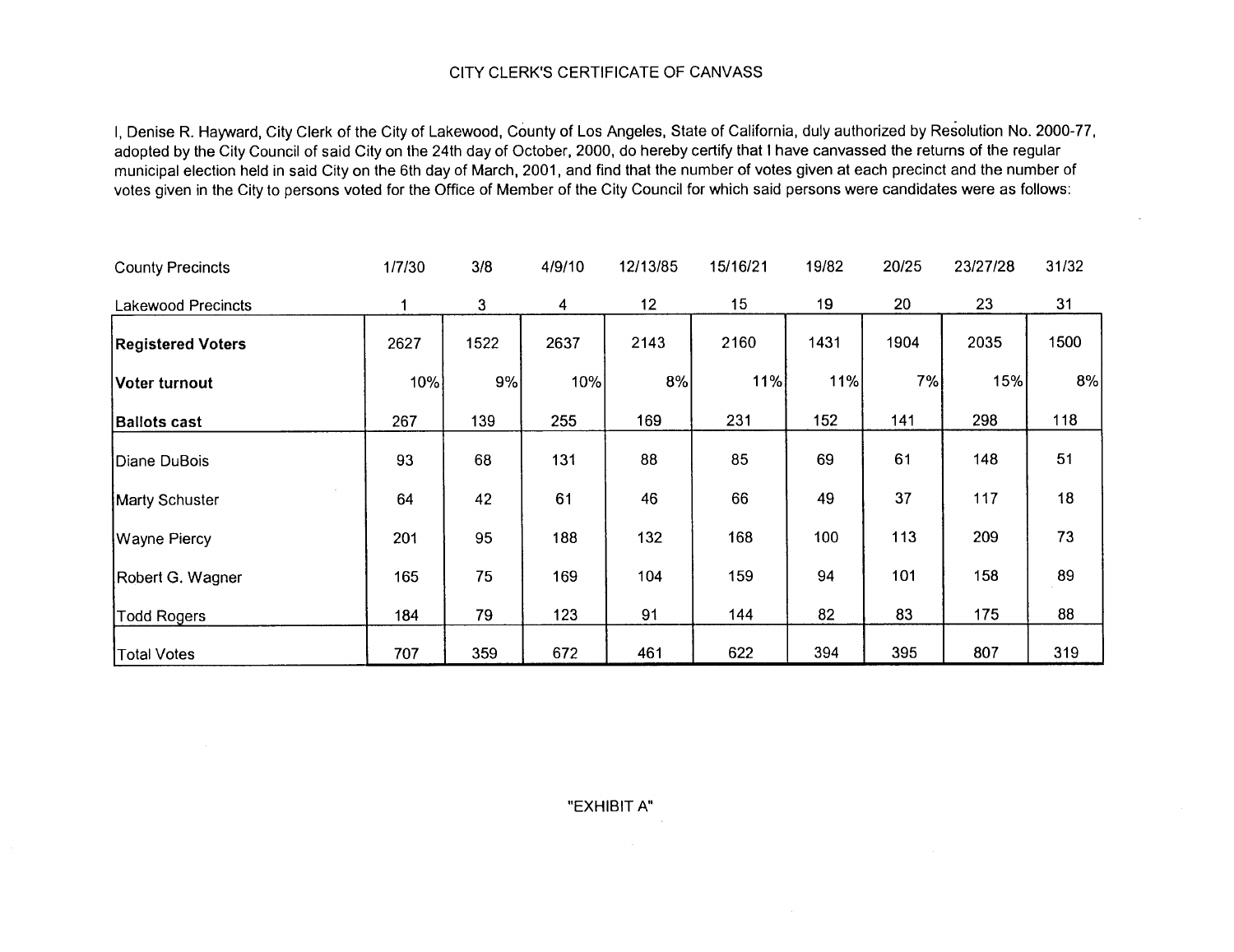| <b>County Precincts</b>   | 34/37/112 | 35/38            | 40/45/46 | 42/43 | 48/50 | 52/53/54/55 | 57/59 | 60/67/69 | 62/64/66 |
|---------------------------|-----------|------------------|----------|-------|-------|-------------|-------|----------|----------|
| <b>Lakewood Precincts</b> | 34        | 35               | 40       | 42    | 48    | 52          | 57    | 60       | 62       |
| <b>Registered Voters</b>  | 1749      | 1716             | 2611     | 1782  | 1464  | 2744        | 1409  | 2156     | 2404     |
| Voter turnout             | 8%        | 8%               | 8%       | 13%   | 16%   | 11%         | 12%   | 13%      | 10%      |
| <b>Ballots cast</b>       | 144       | 143              | 221      | 223   | 240   | 312         | 167   | 277      | 251      |
| Diane DuBois              | 64        | 58               | 92       | 92    | 98    | 108         | 62    | 116      | 99       |
| Marty Schuster            | 43        | 42               | 48       | 53    | 53    | 80          | 52    | 82       | 67       |
| Wayne Piercy              | 101       | 105              | 164      | 179   | 174   | 211         | 130   | 202      | 177      |
| Robert G. Wagner          | 93        | 100 <sub>1</sub> | 162      | 129   | 161   | 207         | 109   | 176      | 139      |
| Todd Rogers               | 92        | 92               | 156      | 148   | 161   | 216         | 95    | 177      | 180      |
| Total Votes               | 393       | 397              | 622      | 601   | 647   | 822         | 448   | 753      | 662      |

 $\mathcal{L}(\mathcal{L}(\mathcal{L}))$  and  $\mathcal{L}(\mathcal{L}(\mathcal{L}))$  . The contribution of  $\mathcal{L}(\mathcal{L})$ 

 $\label{eq:2.1} \frac{1}{\sqrt{2}}\left(\frac{1}{\sqrt{2}}\right)^{2} \left(\frac{1}{\sqrt{2}}\right)^{2} \left(\frac{1}{\sqrt{2}}\right)^{2} \left(\frac{1}{\sqrt{2}}\right)^{2} \left(\frac{1}{\sqrt{2}}\right)^{2} \left(\frac{1}{\sqrt{2}}\right)^{2} \left(\frac{1}{\sqrt{2}}\right)^{2} \left(\frac{1}{\sqrt{2}}\right)^{2} \left(\frac{1}{\sqrt{2}}\right)^{2} \left(\frac{1}{\sqrt{2}}\right)^{2} \left(\frac{1}{\sqrt{2}}\right)^{2} \left(\$ 

 $\sim 10^{11}$ 

 $\label{eq:2.1} \frac{1}{\sqrt{2}}\int_{\mathbb{R}^3}\frac{1}{\sqrt{2}}\left(\frac{1}{\sqrt{2}}\right)^2\frac{1}{\sqrt{2}}\left(\frac{1}{\sqrt{2}}\right)^2\frac{1}{\sqrt{2}}\left(\frac{1}{\sqrt{2}}\right)^2\frac{1}{\sqrt{2}}\left(\frac{1}{\sqrt{2}}\right)^2\frac{1}{\sqrt{2}}\left(\frac{1}{\sqrt{2}}\right)^2\frac{1}{\sqrt{2}}\frac{1}{\sqrt{2}}\frac{1}{\sqrt{2}}\frac{1}{\sqrt{2}}\frac{1}{\sqrt{2}}\frac{1}{\sqrt{2}}$